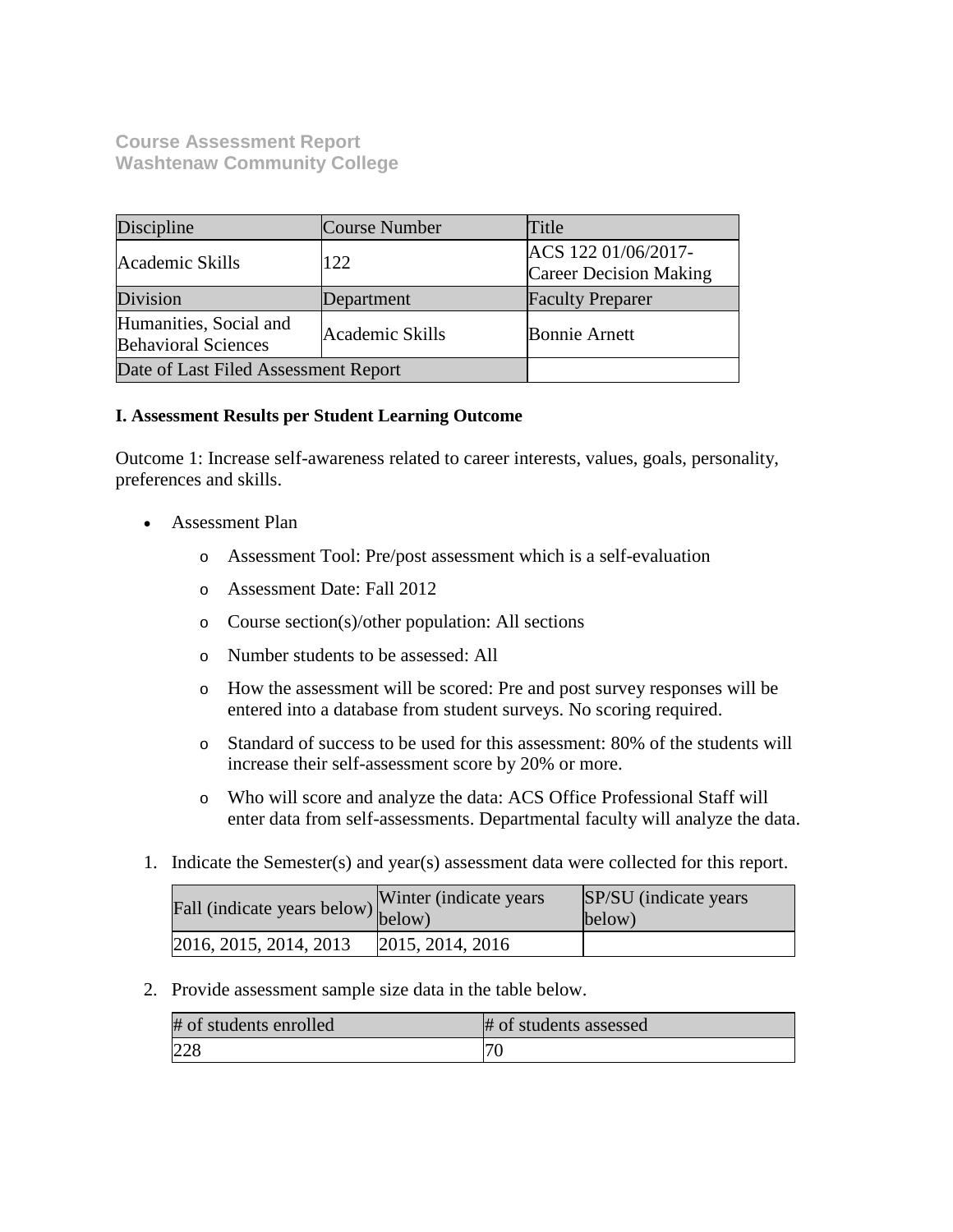3. If the number of students assessed differs from the number of students enrolled, please explain why all enrolled students were not assessed, e.g. absence, withdrawal, or did not complete activity.

**Fall 2013**: All students, 17/17, completed both the Pre and Post assessment. There were 2 sections offered Fall 2013 and data was only saved for one.

**Winter 2014:** 10/11 students in 1 section completed both the Pre and Post assessment. There were 2 sections offered Winter 2014 and data was only saved for one. The students not included in the data either completed just the Pre, or Post or Withdrew from the course; therefore the difference in the enrolled and assessed numbers.

**Fall 2014:** No Pre/Post data collected.

**Winter 2015:** 8/11 students in 1 section completed both the Pre and Post assessment. There were 2 sections offered Winter 2015 and data was only saved for one. The students not included in the data either completed just the Pre, or Post or Withdrew from the course; therefore the difference in the enrolled and assessed numbers.

**Fall 2015:** 10/13 students in 1 section completed both the Pre and Post assessment. There were 2 sections offered Fall 2015 and data was only saved for one. The students not included in the data either completed just the Pre, or Post or Withdrew from the course; therefore the difference in the enrolled and assessed numbers.

**Winter 2016:** 11/15 students in 1 section completed both the Pre and Post assessment. There were 2 sections offered Winter 2016 and data was only saved for one. The students not included in the data either completed just the Pre, or Post or Withdrew from the course; therefore the difference in the enrolled and assessed numbers.

**Fall 2016:** 38/44 students in 2 sections completed both the Pre and Post assessment. There were 2 sections offered Fall 2016 and data was collected for both. The students not included in the data either completed just the Pre, or Post or Withdrew from the course; therefore the difference in the enrolled and assessed numbers.

4. Describe how students from all populations (day students on campus, DL, MM, evening, extension center sites, etc.) were included in the assessment based on your selection criteria.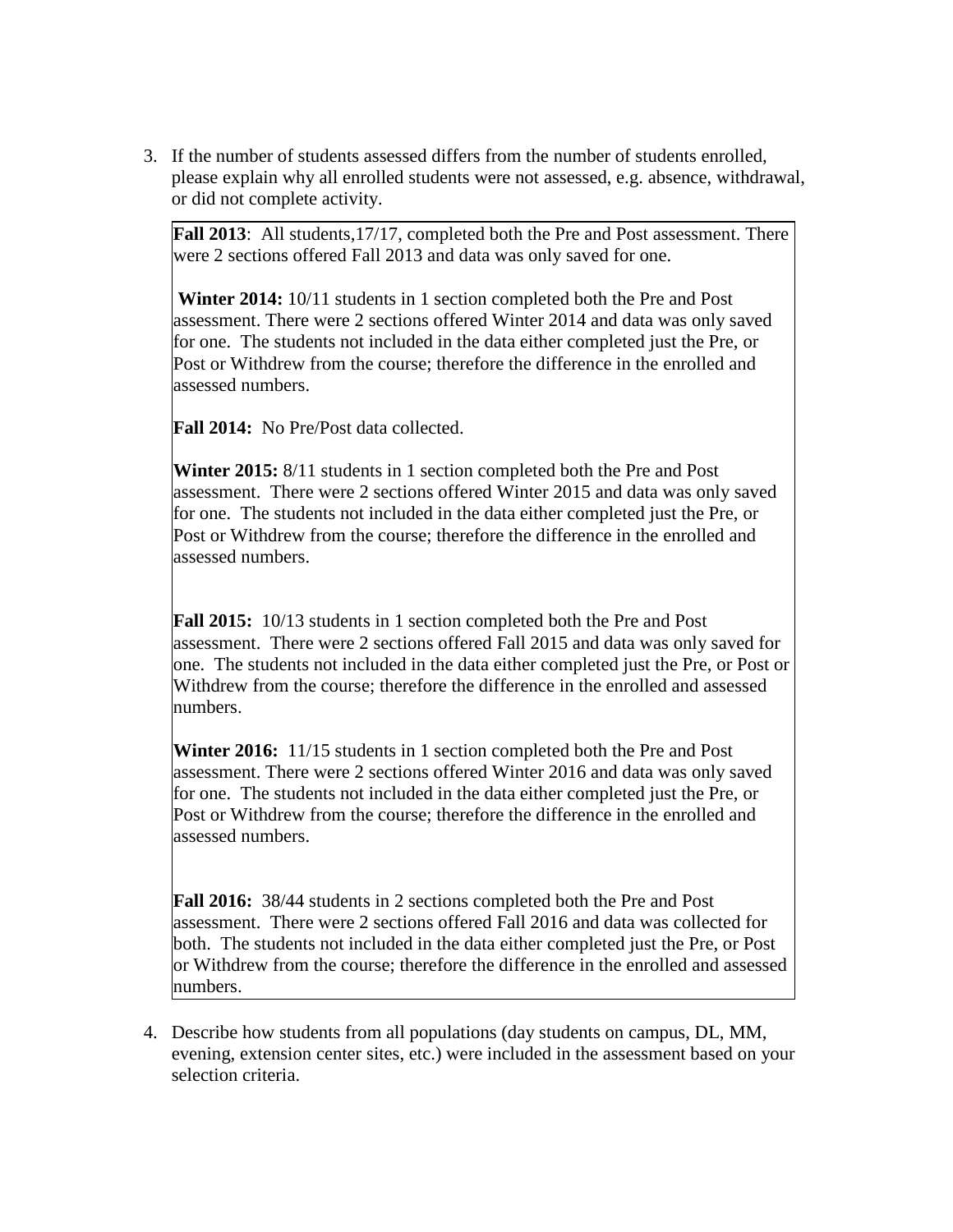This course is only offered in a face to face format.

5. Describe the process used to assess this outcome. Include a brief description of this tool and how it was scored.

The tool used to assess individual increase in self-awareness related to career interests, values, goals, personality, preferences and skills is a Pre-Post Skill Assessment developed by faculty. It uses a likert scale numbered from 1 to 5 with 1 being the lowest level of knowledge about the topic. There are 45 points possible which indicates strong self awareness about career interests, values, goals, personality, preferences and skills. The assessment tool is tabulated by the faculty who teach the course.

6. Briefly describe assessment results based on data collected for this outcome and tool during the course assessment. Discuss the extent to which students achieved this learning outcome and indicate whether the standard of success was met for this outcome and tool.

Met Standard of Success: Yes

**Fall 2013:** 16 of the 17 students who took both the Pre and Post Skills assessment resulted in 94% increasing their self awareness related to career interests, values, goals, personality, preferences and skills by 20% or more.

**Winter 2014:** 10 of the 10 students who took both the Pre and Post Skills assessment resulted in 100% increasing their self awareness related to career interests, values, goals, personality, preferences and skills by 20% or more.

**Fall 2014:** No Pre/Post data available

**Winter 2015** 8 of the 8 students who took both the Pre and Post Skills assessment resulted in 100% increasing their self awareness related to career interests, values, goals, personality, preferences and skills by 20% or more.

**Fall 2015**: 10 of the 10 students who took both the Pre and Post Skills assessment resulted in 100% increasing their self awareness related to career interests, values, goals, personality, preferences and skills by 20% or more.

**Winter 2016:** 11 of the 11 students who took both the Pre and Post Skills assessment resulted in 100% increasing their self awareness related to career interests, values, goals, personality, preferences and skills by 20% or more.

**Fall 2016**: 14 of the 15 students who took both the Pre and Post Skills assessment resulted in 93% increasing their self awareness related to career interests, values, goals, personality, preferences and skills by 20% or more.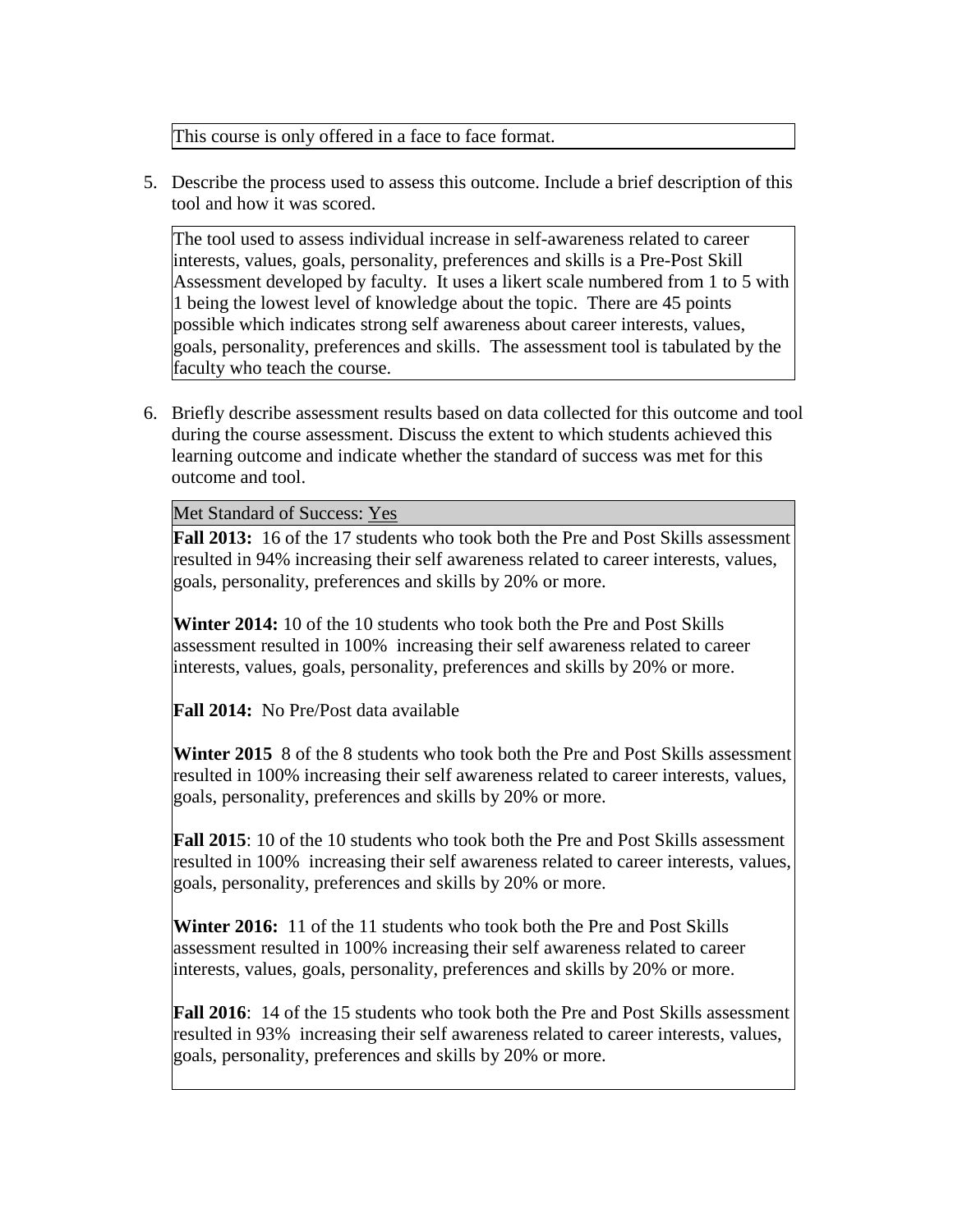Second section: 21 of the 21 students who took both the Pre and Post Skills assessment resulted in 95% increased their self awareness related to career interests, values, goals, personality, preferences and skills by 20% or more.

7. Based on your interpretation of the assessment results, describe the areas of strength in student achievement of this learning outcome.

The data from Fall 2013 through Fall 2016 is incomplete; 13 sections were offered during this period of time and only have complete data from 7 sections; partial data from the other 6 sections/1 section no data. The data that is available from the pre/post assessments collected, indicate 97% of those students are increasing their self awareness to related to career interests, values, goals, personality and preference by 20%; which is the standard of success for this assessment.

8. Based on your analysis of student performance, discuss the areas in which student achievement of this learning outcome could be improved. If student met standard of success, you may wish to identify your plans for continuous improvement.

Student achievement is accurately reflected in the current pre/post tests and will continue to be used for this course. A possible improvement would be to administer this assessment through Blackboard; future possibilities of converting will be explored.

Outcome 2: Increase awareness of occupational trends, training, wages and required skills.

- Assessment Plan
	- o Assessment Tool: Career Planning Portfolio
	- o Assessment Date: Fall 2012
	- o Course section(s)/other population: All
	- o Number students to be assessed: All
	- o How the assessment will be scored: Departmentally-developed rubric
	- o Standard of success to be used for this assessment: A minimum of 70% of the students will score 70% or higher on the portfolio.
	- o Who will score and analyze the data: Instructor will score the portfolio. ACS Office Professional Staff will enter information into database. Departmental faculty will analyze the portfolio.
- 1. Indicate the Semester(s) and year(s) assessment data were collected for this report.

| $\text{unit}$ (indicate years below) Winter (indicate years | SP/SU (indicate years) |
|-------------------------------------------------------------|------------------------|
|                                                             | below)                 |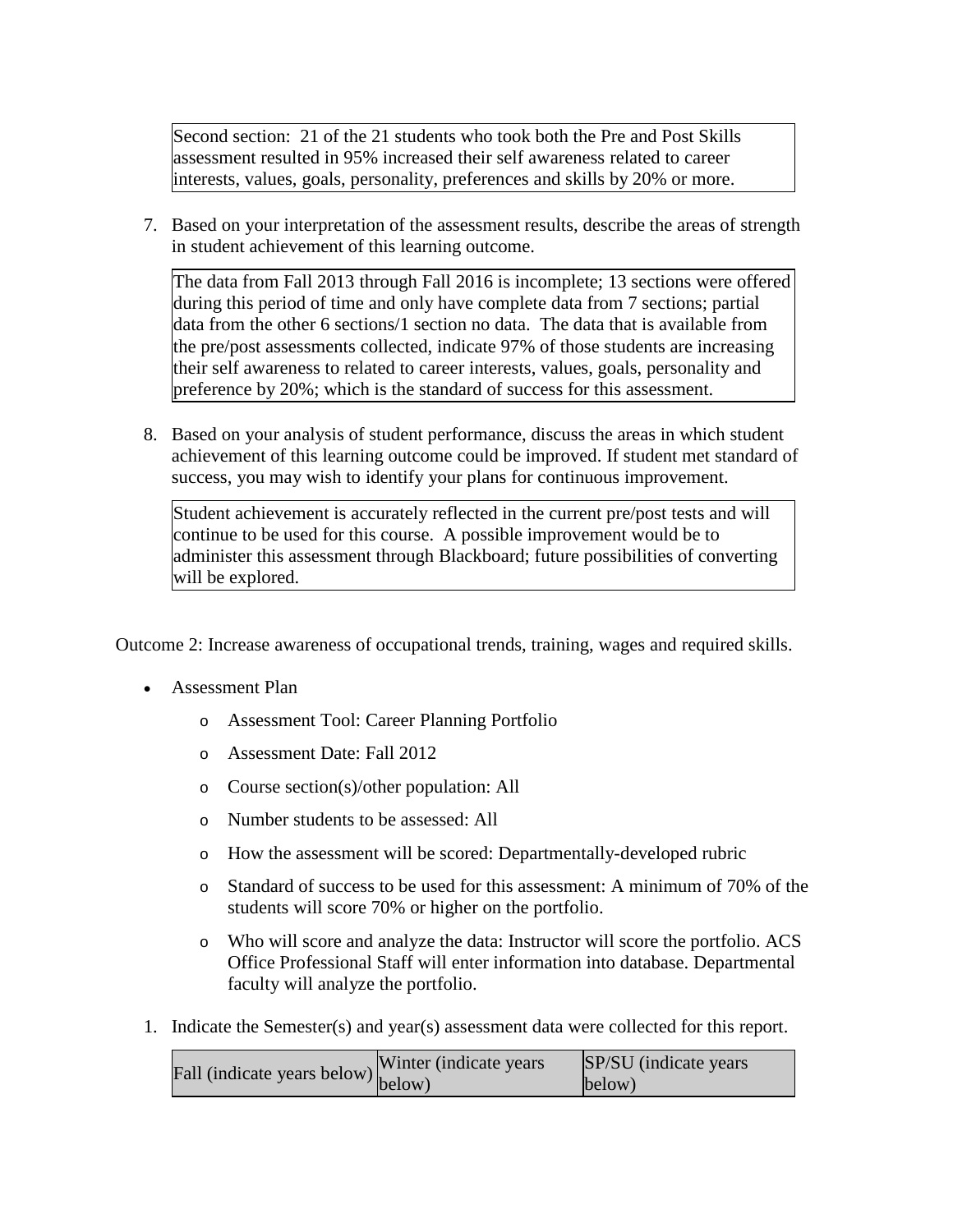# 2016, 2015, 2014, 2013 2015, 2014, 2016

2. Provide assessment sample size data in the table below.

| # of students enrolled | # of students assessed |
|------------------------|------------------------|
| 228                    | 167                    |

3. If the number of students assessed differs from the number of students enrolled, please explain why all enrolled students were not assessed, e.g. absence, withdrawal, or did not complete activity.

Since this course is only 2 full day sessions, the students who do not attend cannot be dropped until the end of the second class, so actual number of students in attendance is lower than indicated through WCC class roster. Therefore the number of students completing the portfolio reflects the decrease in enrollment.

Data for the portfolio was saved in the gradebook making it accessible for the report; pre/post assessment scores were not recorded in the gradebook; therefore a difference in number of students assessed for Pre/Post and Portfolio.

4. Describe how students from all populations (day students on campus, DL, MM, evening, extension center sites, etc.) were included in the assessment based on your selection criteria.

This course is only offered in a face to face two full day format.

5. Describe the process used to assess this outcome. Include a brief description of this tool and how it was scored.

The tool used to assess the Career Portfolio is a rubric which indicates the student's completion based on organization, specific content and a summary paper. There are 50 points possible: 10 points for organization, 10 points for content and 30 points for the summary paper. The rubric scores whether the student has reflected and compiled the required information from class participation and research.

6. Briefly describe assessment results based on data collected for this outcome and tool during the course assessment. Discuss the extent to which students achieved this learning outcome and indicate whether the standard of success was met for this outcome and tool.

#### Met Standard of Success: Yes

The standard of success for the Career Portfolio is a minimum of 70% of the students will score 70% or higher.

**Fall 2013**: 15 of the 17 students completed the Career Portfolio. 88% of these students scored 70% or better.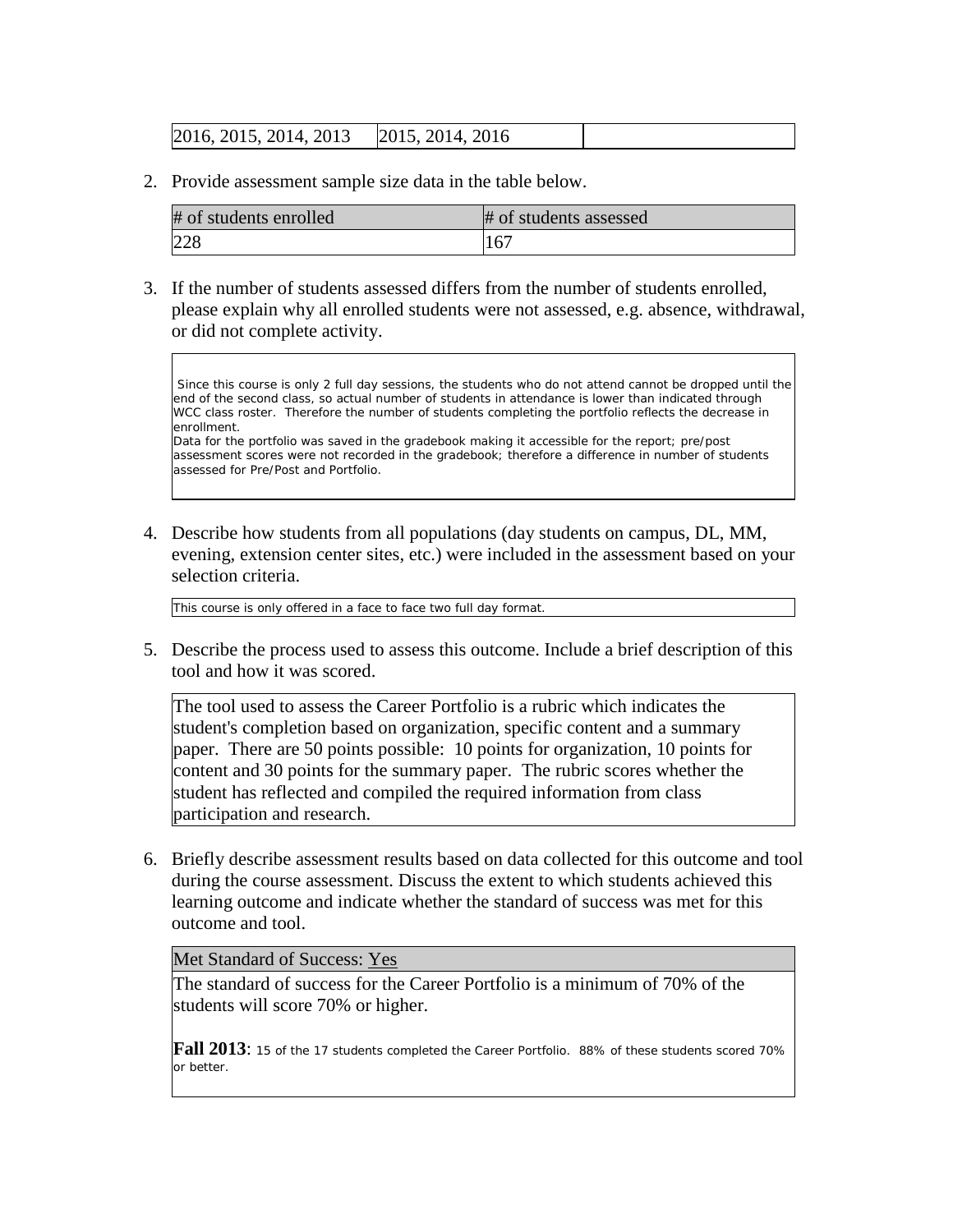**Winter 2014**: 9 of the 11 students completed the Career Portfolio. 82% of these students scored 70% or better.

**Fall 2014:** 15 of the 21 students completed the Career Portfolio. 71% of these students scored 70% or better

**Winter 2015**: 6 of the 8 students completed the Career Portfolio. 75% of these students scored 70% or better.

The second section: 7 of the 7 students completed the Career Portfolio. 100% of these students scored 70% or better.

**Fall 2015**: 10 of the 13 students completed the Career Portfolio. 77% of these students scored 70% or better.

The second section: 12 of the 16 students completed the Career Portfolio. 75% of these students scored 70% or better.

**Winter 2016:** 12 of the 16 students completed the Career Portfolio. 80% of these students scored 70% or better.

The second section: 9 of the 14 students completed the Career Portfolio. 64% of these students scored 70% or better.

**Fall 2016:** 19 of the 22 students completed the Career Portfolio. 86% of these students scored 70% or better.

The second section: 19 of the 21 students completed the Career Portfolio. 90% of these students scored 70% or better.

7. Based on your interpretation of the assessment results, describe the areas of strength in student achievement of this learning outcome.

The components of the Career Planning Portfolio, MBTI, Strong Interest Inventory, and career interview provide the student with information to genuinely reflect upon and connect to current and future educational goals which results in increased awareness of occupational trends, training, wages and required skills.

8. Based on your analysis of student performance, discuss the areas in which student achievement of this learning outcome could be improved. If student met standard of success, you may wish to identify your plans for continuous improvement.

Having met the standard of success, this courses will continue to have students identify resources through the WCC Career and Counseling web page, students access web sites that increase awareness of occupational trends, training, wages and required skills of their career of choice. Continuous improvement will focus on the instructor keeping abreast of career trends and teaching strategies to engage students.

Outcome 3: Create a Career Planning Portfolio.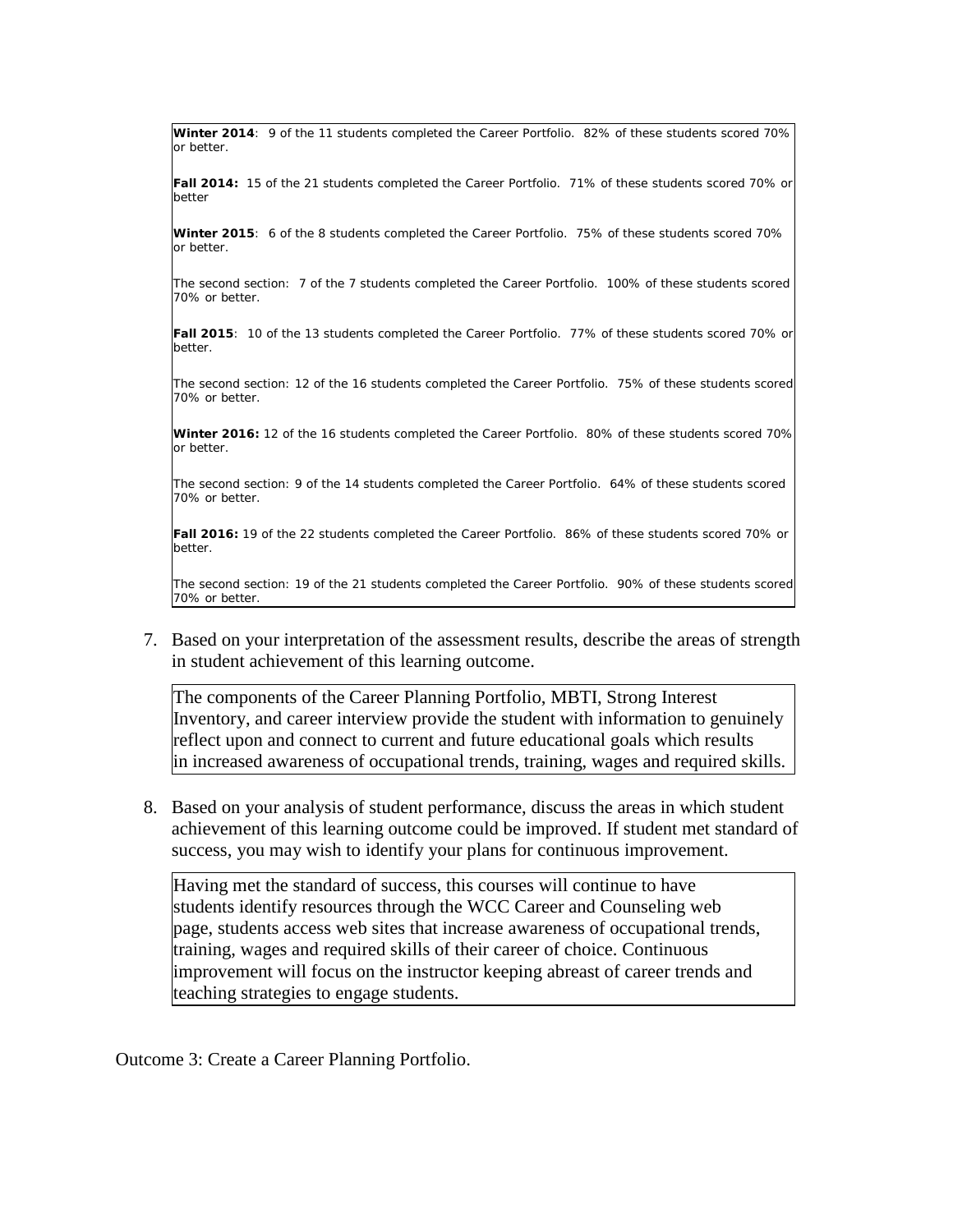- Assessment Plan
	- o Assessment Tool: Career Planning Portfolio
	- o Assessment Date: Fall 2012
	- o Course section(s)/other population: All
	- o Number students to be assessed: All
	- o How the assessment will be scored: Departmentally-developed rubric
	- o Standard of success to be used for this assessment: A minimum of 70% of the students will score 70% or higher on the portfolio.
	- o Who will score and analyze the data: Instructor will score the portfolio. ACS Office Professional Staff will enter information into database. Departmental faculty will analyze the portfolio.
- 1. Indicate the Semester(s) and year(s) assessment data were collected for this report.

| Fall (indicate years below) | Winter (indicate years) | SP/SU (indicate years)<br>below) |
|-----------------------------|-------------------------|----------------------------------|
| 2016, 2015, 2014, 2013      | [2015, 2014, 2016]      |                                  |

2. Provide assessment sample size data in the table below.

| # of students enrolled | # of students assessed |
|------------------------|------------------------|
| 228                    | 167                    |

3. If the number of students assessed differs from the number of students enrolled, please explain why all enrolled students were not assessed, e.g. absence, withdrawal, or did not complete activity.

Since this course is only 2 full day sessions, the students who do not attend cannot be dropped until the end of the second class, so actual number of students in attendance is lower than indicated through WCC class roster. Therefore the number of students completing the portfolio reflects the decrease in enrollment.

Data for the portfolio was saved in the gradebook making it accessible for the report; pre/post assessment scores were not recorded in the gradebook; therefore a difference in number of students assessed for Pre/Post and Portfolio.

4. Describe how students from all populations (day students on campus, DL, MM, evening, extension center sites, etc.) were included in the assessment based on your selection criteria.

This course is only offered in a face to face two full day format.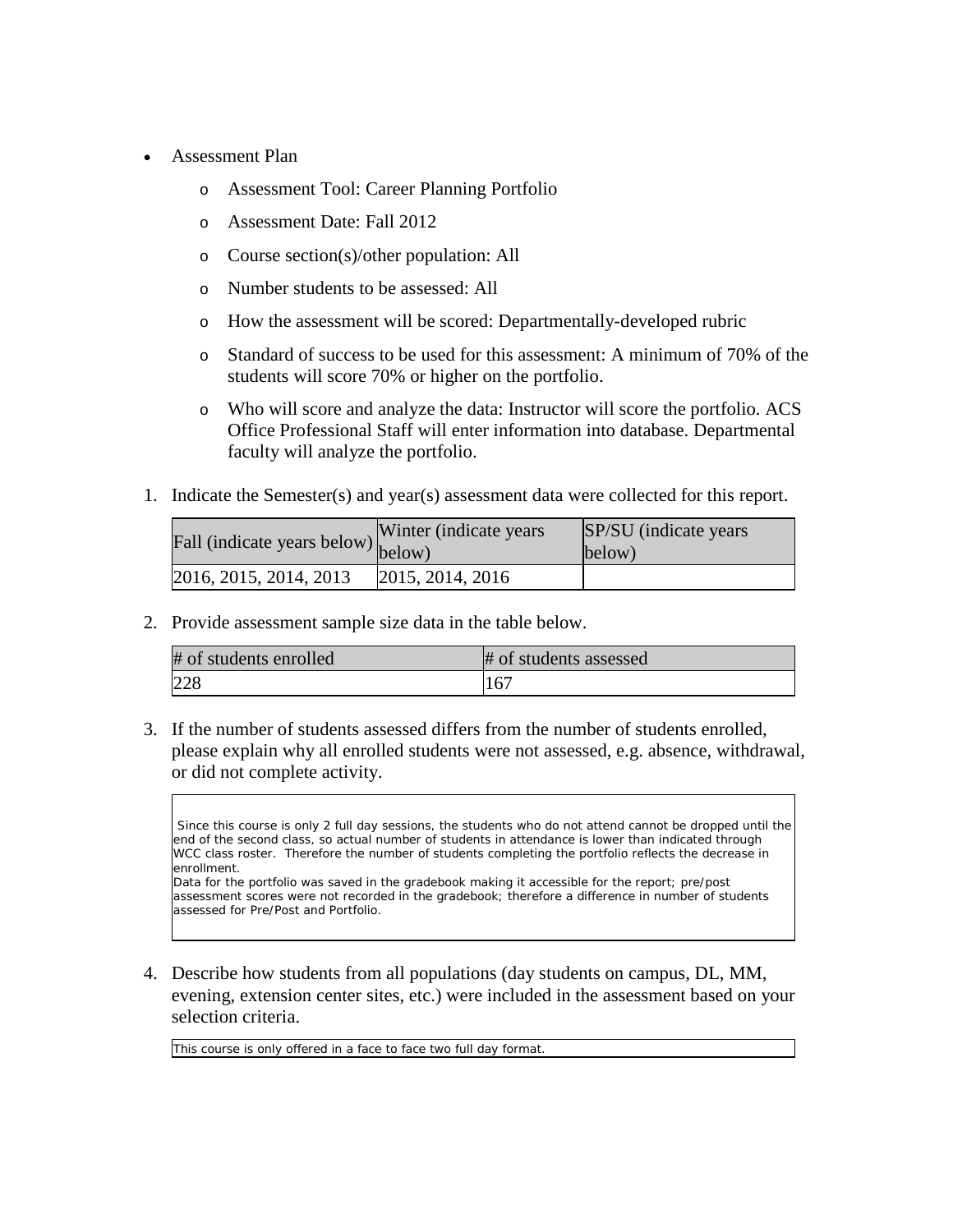5. Describe the process used to assess this outcome. Include a brief description of this tool and how it was scored.

The tool used to assess the Career Portfolio is a rubric which indicates the student's completion based on organization, specific content and a summary paper. There are 50 points possible: 10 points for organization, 10 points for content and 30 points for the summary paper. The rubric scores whether the student has reflected and compiled the required information from class participation and research.

6. Briefly describe assessment results based on data collected for this outcome and tool during the course assessment. Discuss the extent to which students achieved this learning outcome and indicate whether the standard of success was met for this outcome and tool.

Met Standard of Success: Yes

The standard of success for the Career Portfolio is a minimum of 70% of the students will score 70% or higher.

**Fall 2013**: 15 of the 17 students completed the Career Portfolio. 88% of these students scored 70% or better.

**Winter 2014**: 9 of the 11 students completed the Career Portfolio. 82% of these students scored 70% or better.

**Fall 2014:** 15 of the 21 students completed the Career Portfolio. 71% of these students scored 70% or better

**Winter 2015**: 6 of the 8 students completed the Career Portfolio. 75% of these students scored 70% or better.

The second section: 7 of the 7 students completed the Career Portfolio. 100% of these students scored 70% or better.

**Fall 2015**: 10 of the 13 students completed the Career Portfolio. 77% of these students scored 70% or better.

The second section: 12 of the 16 students completed the Career Portfolio. 75% of these students scored 70% or better.

**Winter 2016:** 12 of the 16 students completed the Career Portfolio. 80% of these students scored 70% or better.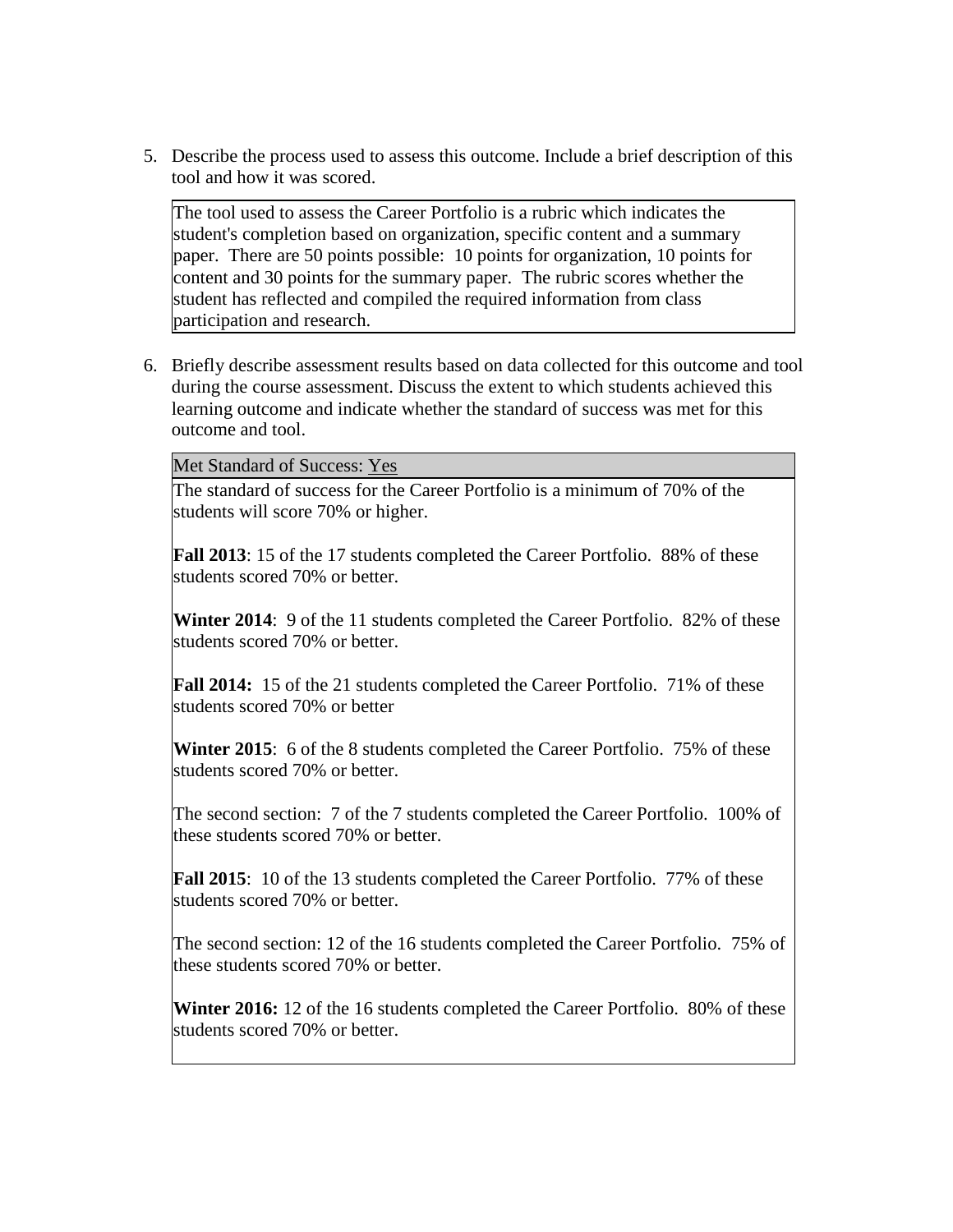The second section: 9 of the 14 students completed the Career Portfolio. 64% of these students scored 70% or better.

**Fall 2016:** 19 of the 22 students completed the Career Portfolio. 86% of these students scored 70% or better.

The second section: 19 of the 21 students completed the Career Portfolio. 90% of these students scored 70% or better.

7. Based on your interpretation of the assessment results, describe the areas of strength in student achievement of this learning outcome.

Based on the Portfolio evaluation the percentage of students that scored 70% or higher has been consistent over the past three years; only one section had percentages less than 70%; 64%. A strength of this course is students learning how to compile and connect the components necessary to effectively research a career. The summary paper reflects the ability of the student to internalize their career journey and promotes the ability to continue career exploration throughout their lifetime.

8. Based on your analysis of student performance, discuss the areas in which student achievement of this learning outcome could be improved. If student met standard of success, you may wish to identify your plans for continuous improvement.

Based on the Portfolio evaluation of 11 sections over the past three years, the course has met the standard of success  $=81\%$ . As a means of improving this percentage, a revised rubric will be initiated winter 2017. The past rubric was ambiguous in the specific content requirements resulting in inconsistent grading and interpretation. The revised rubric clearly identifies each expectation with specific grading points based on compete or missing components of the Portfolio. The clearly defined expectations improve the learning outcome because the instructor grading will be consistent.

## **II. Course Summary and Action Plans Based on Assessment Results**

1. Describe your overall impression of how this course is meeting the needs of students. Did the assessment process bring to light anything about student achievement of learning outcomes that surprised you?

This course meets the standard of success expected for students through the Career Portfolio research process. Even though according to the assessment tool the achievement was verified, I feel the need to implement an updated and concise measuring tool for all faculty. This will establish consistency across all faculty for grading and data analysis.